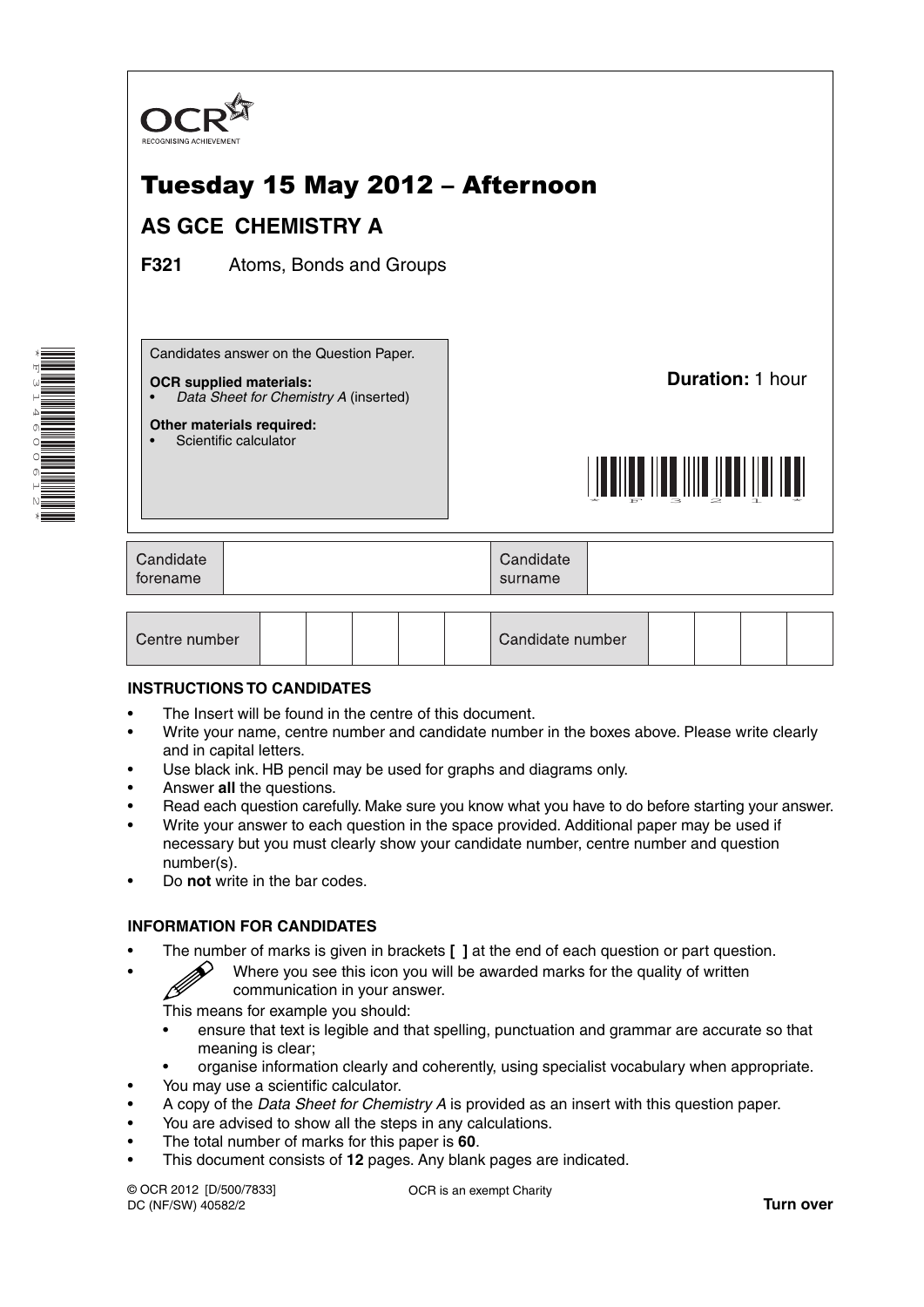#### Answer **all** the questions.

**1** Sulfur, atomic number 16, is found within the Earth's crust. Sulfur is released into the atmosphere at times of volcanic activity.

A sample of sulfur from a volcano was analysed to give the following composition of isotopes.

| isotope         | abundance (%) |
|-----------------|---------------|
| 32 <sub>S</sub> | 95.02         |
| 33 <sub>S</sub> | 0.76          |
| 34 <sub>S</sub> | 4.22          |

 **(a)** Define the term *relative atomic mass*.

 ................................................................................................................................................... ................................................................................................................................................... ................................................................................................................................................... ............................................................................................................................................. **[3]**

 **(b)** Calculate the relative atomic mass of the sample of sulfur.

Give your answer to **two** decimal places.

answer = ......................................................... **[2]**

 **(c)** John Dalton, an early 19th century scientist, believed that elements were made up of tiny particles called atoms which could not be divided. Nowadays, chemists know of the existence of sub-atomic particles in atoms and in ions.

Complete the table to show the number of sub-atomic particles in the <sup>33</sup>S atom and <sup>34</sup>S<sup>2–</sup> ion.

|                 | protons | neutrons | electrons |
|-----------------|---------|----------|-----------|
| 33 <sub>S</sub> |         |          |           |
| $34S^{2-}$      |         |          |           |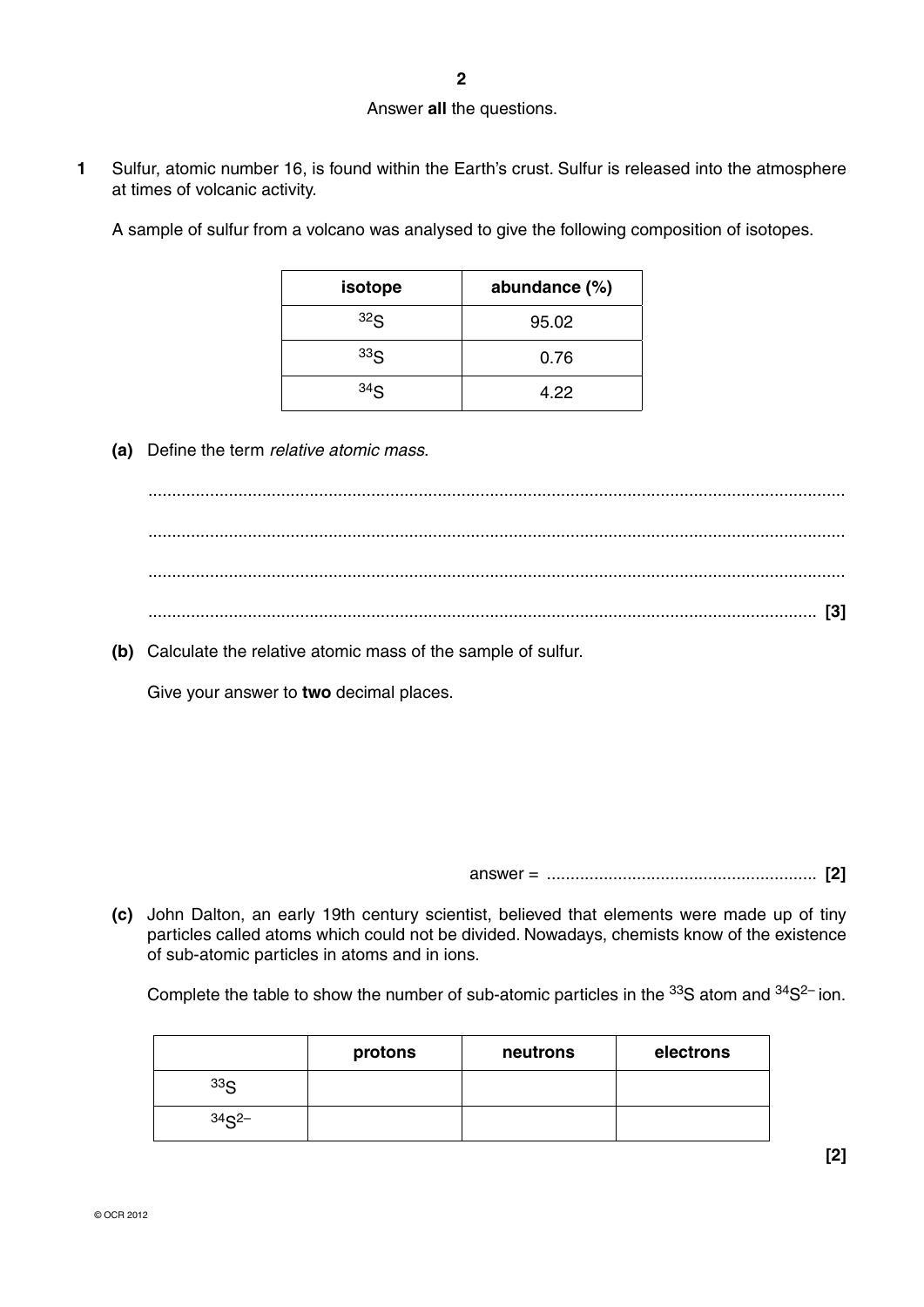(d) Solid sulfur exists as a lattice of  $S_8$  molecules. Each  $S_8$  molecule is a ring of eight atoms.

How many atoms of sulfur are there in 0.0120 mol of  $S_8$  molecules?

(e) The only intermolecular forces in solid sulfur are van der Waals'.

Describe how van der Waals' forces arise.  $(i)$ 

(ii) Suggest why there are no other intermolecular forces in solid sulfur. (f) Sodium thiosulfate is a compound of sulfur used to develop photographs. Hydrated sodium thiosulfate has the formula  $Na<sub>2</sub>Si<sub>2</sub>O<sub>3</sub>•5H<sub>2</sub>O$ . What is the oxidation number of sulfur in  $\text{Na}_2\text{S}_2\text{O}_3\text{-}5\text{H}_2\text{O}$ ?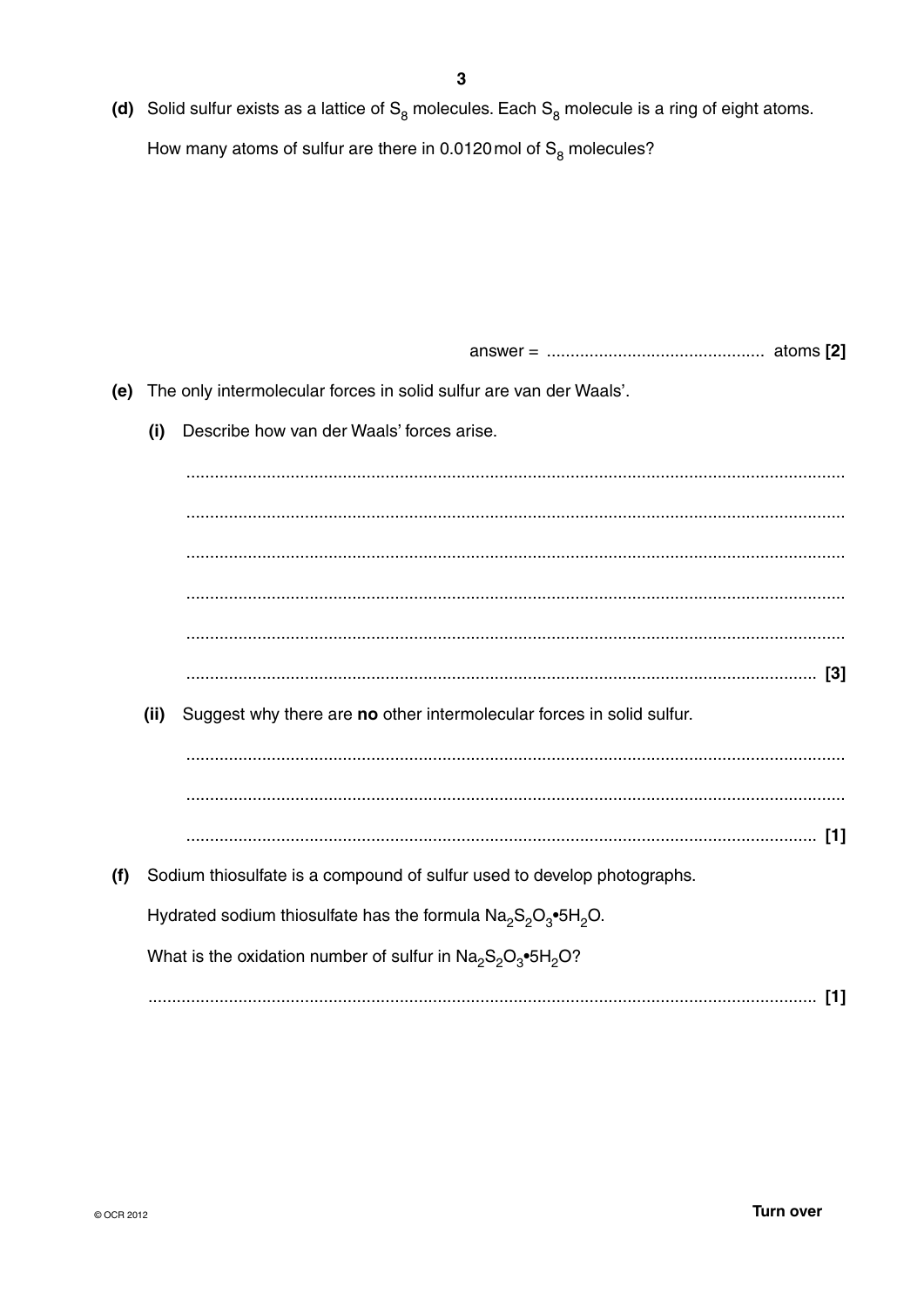- (g) A student heats 12.41 g of hydrated sodium thiosulfate,  $\text{Na}_2\text{S}_2\text{O}_3\text{*}5\text{H}_2\text{O}$ , to remove the water of crystallisation. A white powder called anhydrous sodium thiosulfate forms.
	- What does the term anhydrous mean?  $(i)$

What is the relative formula mass of  $\text{Na}_2\text{S}_2\text{O}_3\text{*}5\text{H}_2\text{O}$ ?  $(ii)$  $(iii)$ Calculate the expected mass of anhydrous sodium thiosulfate that forms.

(h) Sulfur hexafluoride,  $SF_{\beta}$ , exists as non-polar covalent molecules with an octahedral shape. Explain why a molecule of  $SF_6$  has an octahedral shape. Fluorine has a higher electronegativity than sulfur, yet  $SF<sub>6</sub>$  molecules are non-polar. Explain what is meant by the term electronegativity and suggest why  $SF<sub>6</sub>$  molecules are non-polar. **[Total: 23]** 

 $(i)$ 

 $(ii)$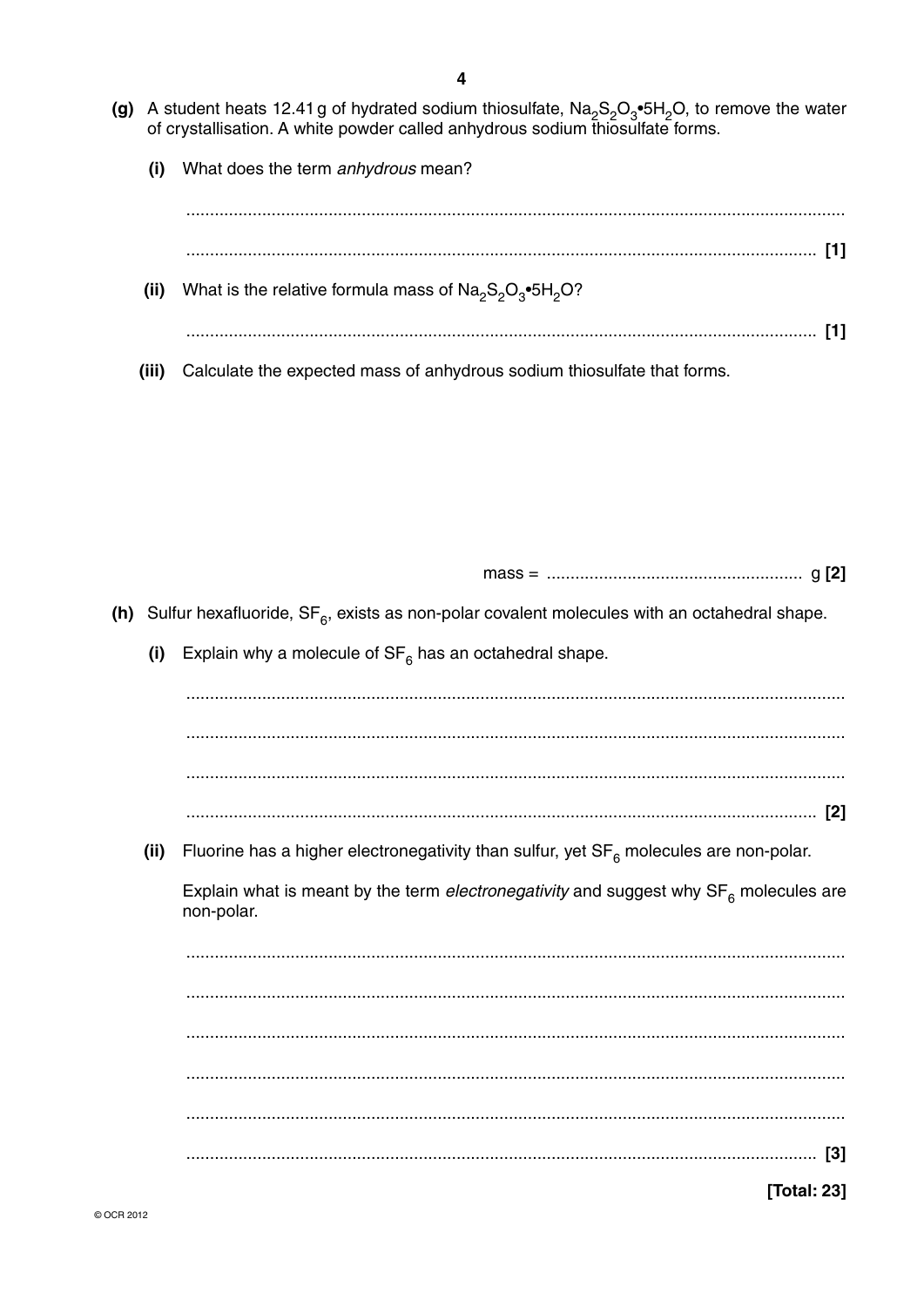**5 BLANK PAGE**

## **PLEASE DO NOT WRITE ON THIS PAGE**

**TURN OVER FOR QUESTION 2**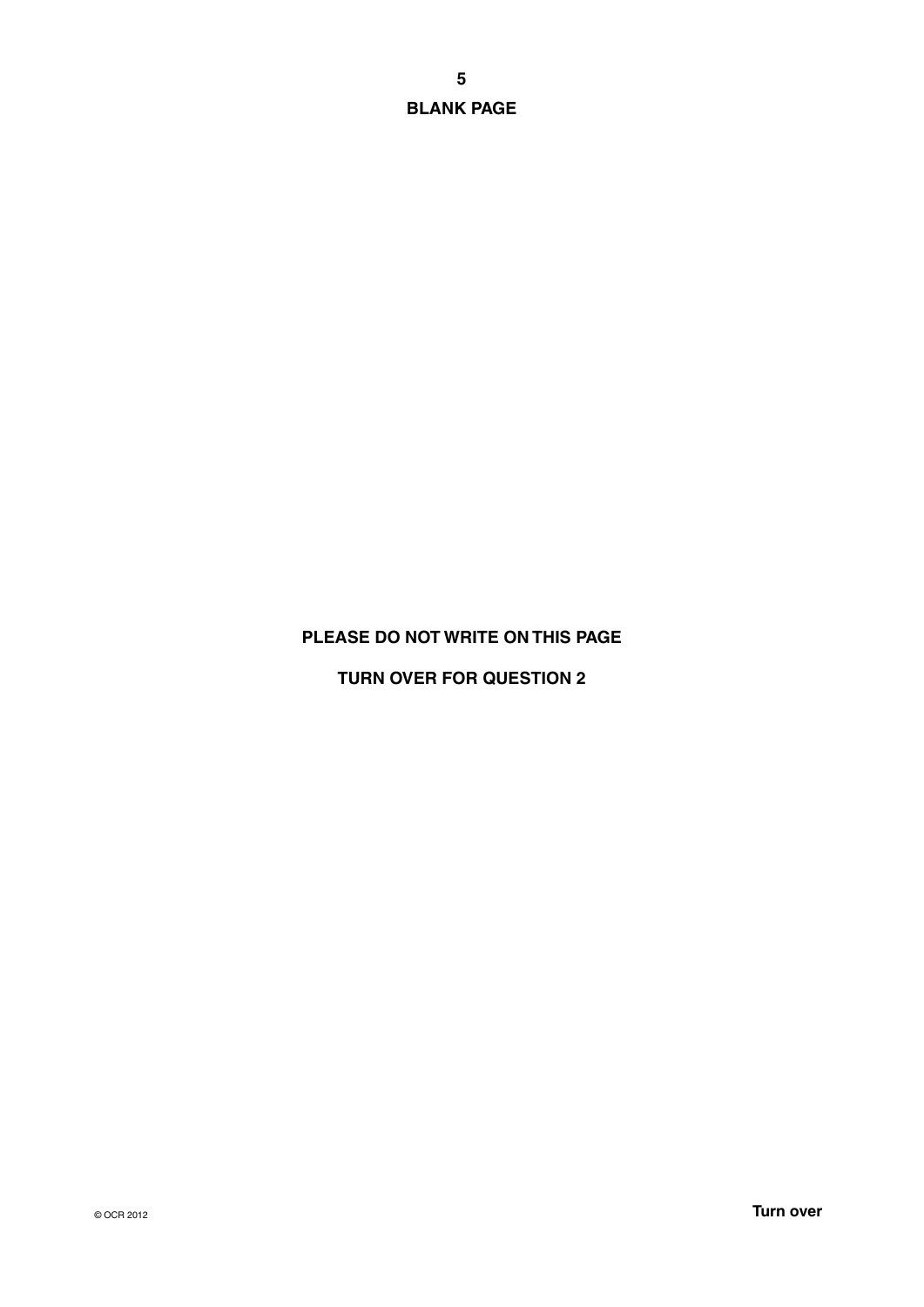- $\overline{2}$ Chemists can use the Periodic Table to predict the behaviour of elements.
	- (a) What is the name of the term used to describe the repeating patterns in the Periodic Table?
	- (b) Melting points show a trend across a period.

The table below shows the melting points of three elements in Period 3 of the Periodic Table.

| element            | aluminium | silicon | phosphorus |  |
|--------------------|-----------|---------|------------|--|
| melting point / °C | 660       | 1410    | 44         |  |

Explain the trend shown in terms of bonding and structure.



In your answer, you should use appropriate technical terms spelled correctly.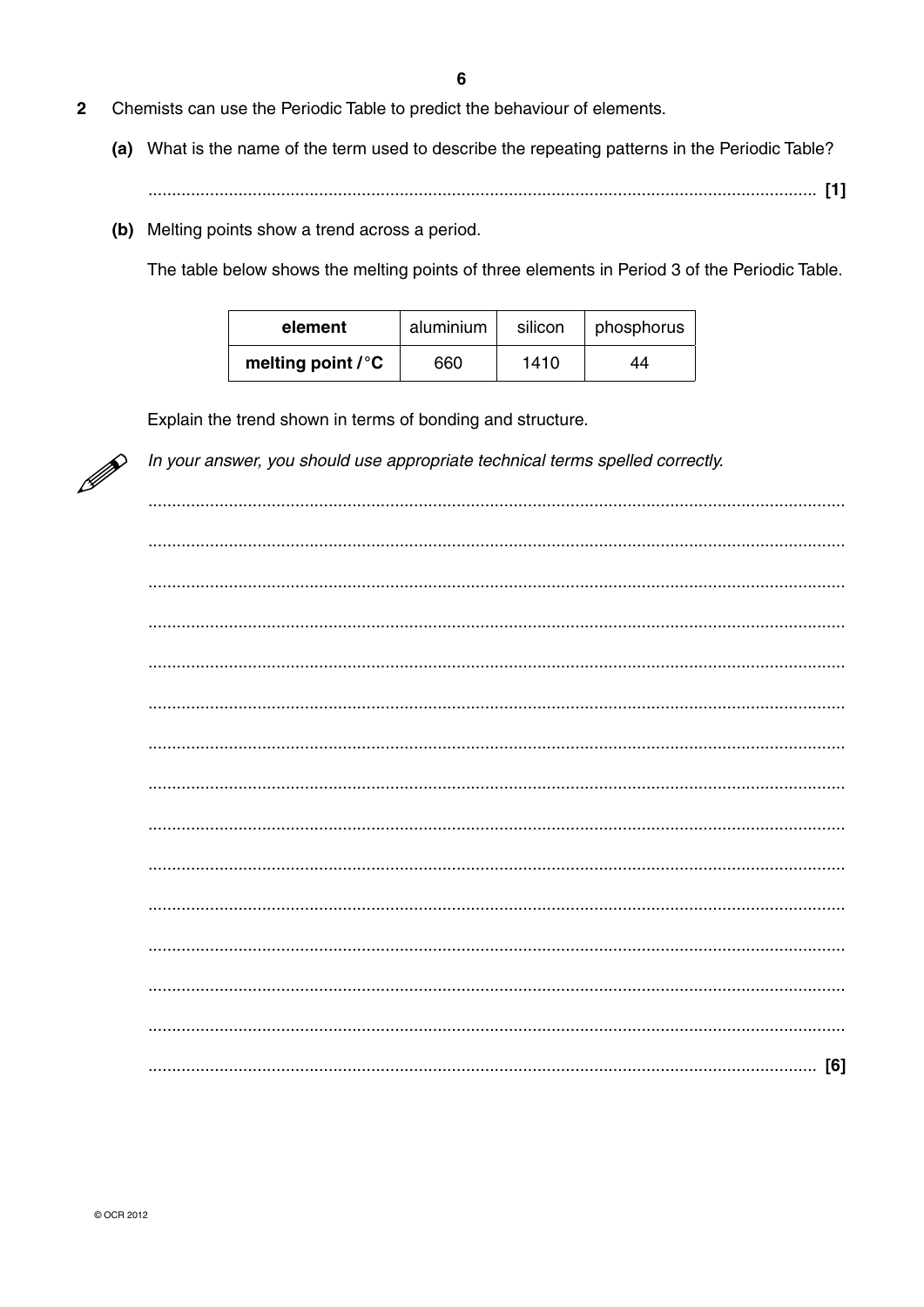- **(c)** Scientists use 'sketch graphs' to show trends.
	- **(i)** Draw a sketch graph to show the general trend in **ionisation energy** across Period 3.



 **(ii)** Draw a sketch graph to show the general trend in **atomic radius** across Period 3.

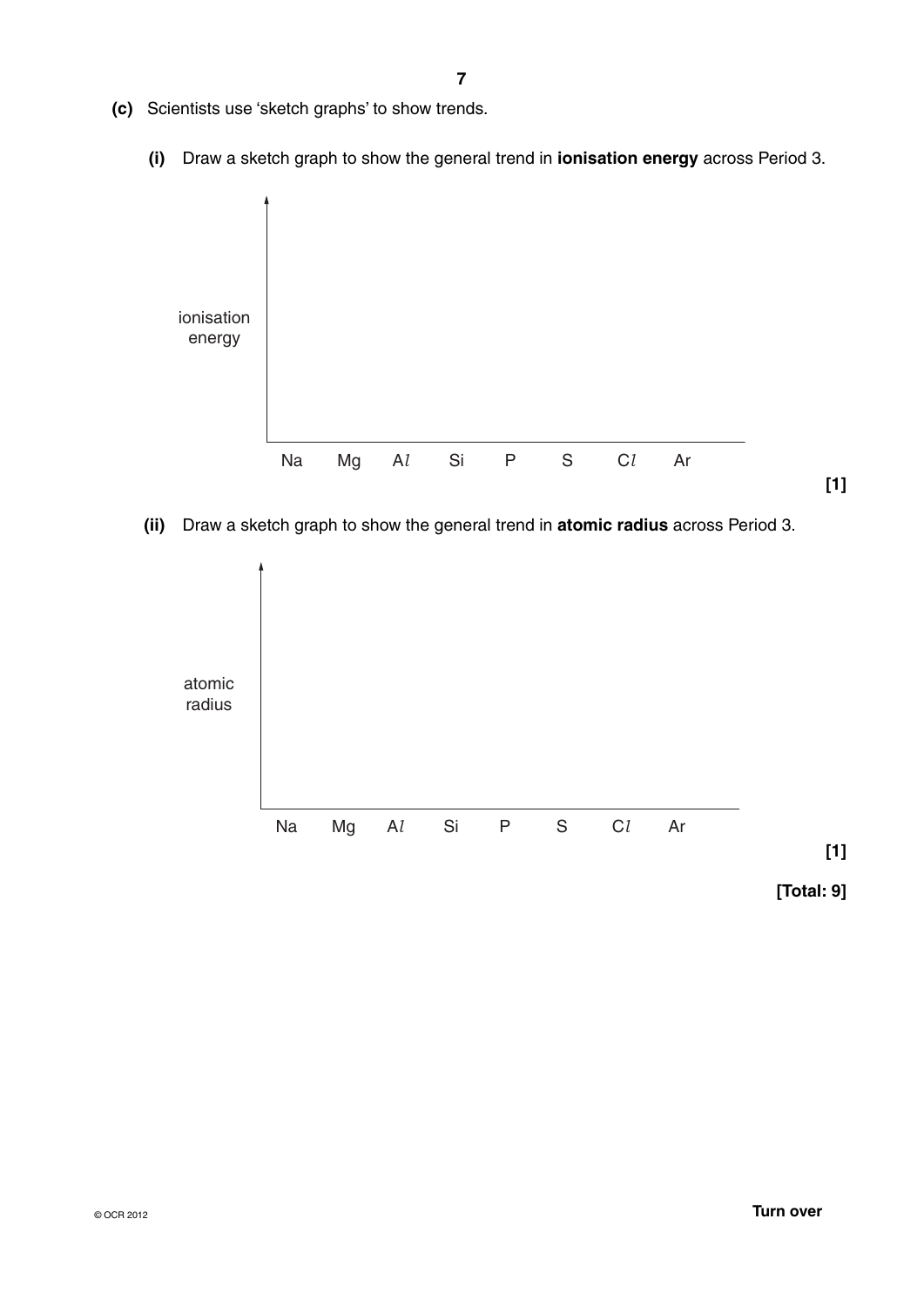|     |      | 8                                                                                                   |
|-----|------|-----------------------------------------------------------------------------------------------------|
|     |      | Magnesium and strontium are typical Group 2 metals.                                                 |
|     |      | (a) Complete the electron configuration of a magnesium atom.                                        |
|     |      | [1]                                                                                                 |
| (b) |      | The second ionisation energy of magnesium is 1064 kJ mol <sup>-1</sup> .                            |
|     | (i)  | Write an equation to represent the second ionisation energy of magnesium.<br>Include state symbols. |
|     |      | $[2]$                                                                                               |
|     | (ii) | Magnesium has a greater second ionisation energy than strontium.                                    |
|     |      | Explain why.                                                                                        |
|     |      | In your answer, you should use appropriate technical terms spelled correctly.                       |
|     |      |                                                                                                     |
|     |      |                                                                                                     |
|     |      |                                                                                                     |
|     |      |                                                                                                     |
|     |      |                                                                                                     |
|     |      |                                                                                                     |
|     |      |                                                                                                     |
|     |      |                                                                                                     |

 $\overline{3}$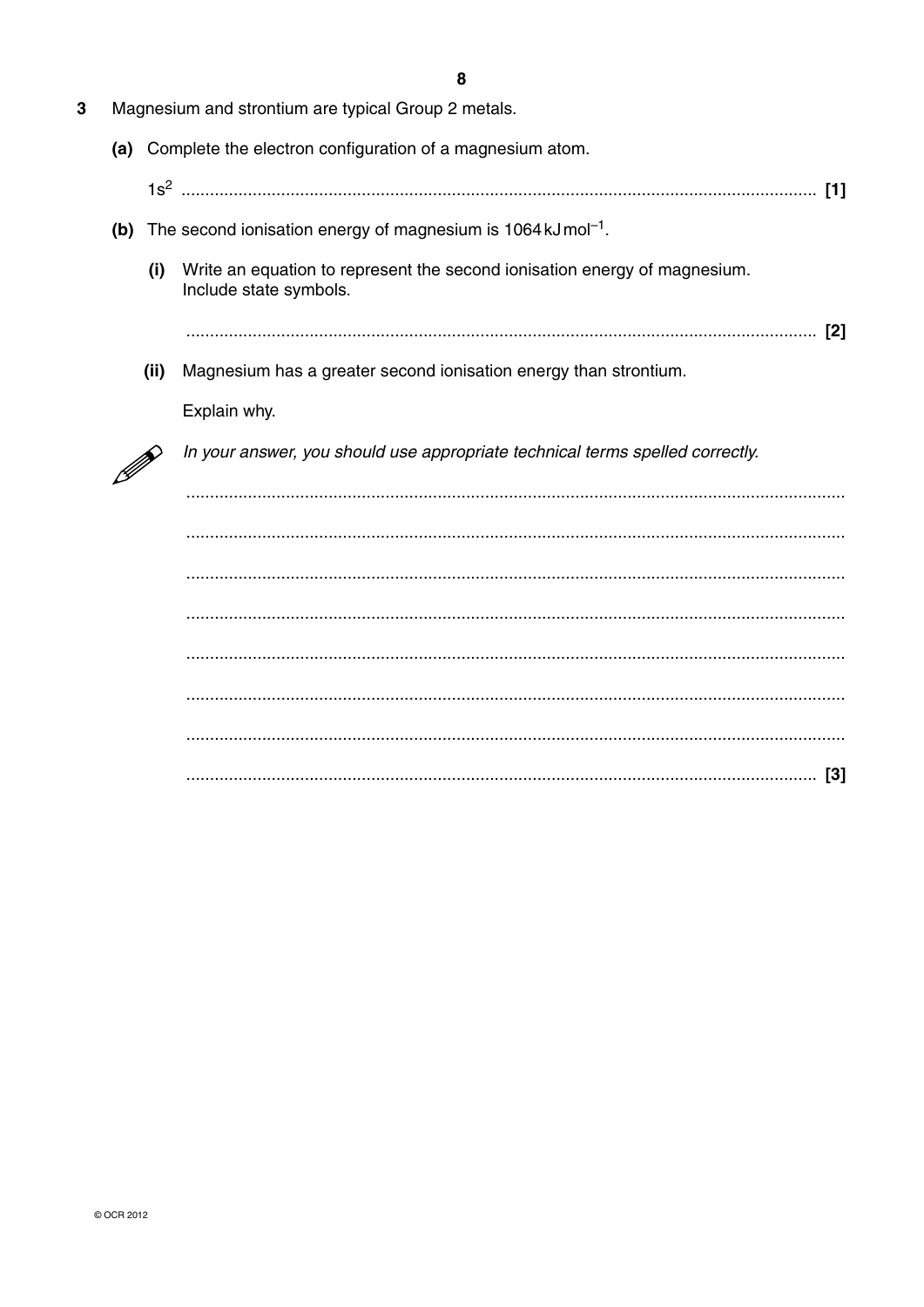**(c)** A student watches a demonstration in which strontium is added to water.

The equation for the reaction is shown below.

|       | $Sr(s)$ + $2H_2O(l)$ $\rightarrow$ $Sr(OH)_2(aq)$ + $H_2(g)$                                                   |
|-------|----------------------------------------------------------------------------------------------------------------|
| (i)   | Write the formulae of the aqueous ions formed when this reaction takes place.                                  |
|       |                                                                                                                |
| (ii)  | In terms of electron transfer, explain why strontium has been oxidised.                                        |
|       |                                                                                                                |
|       |                                                                                                                |
| (iii) | Suggest two compounds which could be reacted together to produce Sr(OH) <sub>2</sub> .                         |
|       |                                                                                                                |
|       |                                                                                                                |
|       | (d) $Sr(OH)_{2}$ can react with an acid to form $SrSO_{3}$ .                                                   |
| (i)   | The systematic name for $SrSO3$ is strontium sulfate(IV).                                                      |
|       | Why does the number (IV) have to be used here rather than simply naming this compound<br>as strontium sulfate? |
|       |                                                                                                                |
| (ii)  | Suggest the formula of the acid used to form $SrSO3$ .                                                         |
|       | $[1]$                                                                                                          |
|       | [Total: 12]                                                                                                    |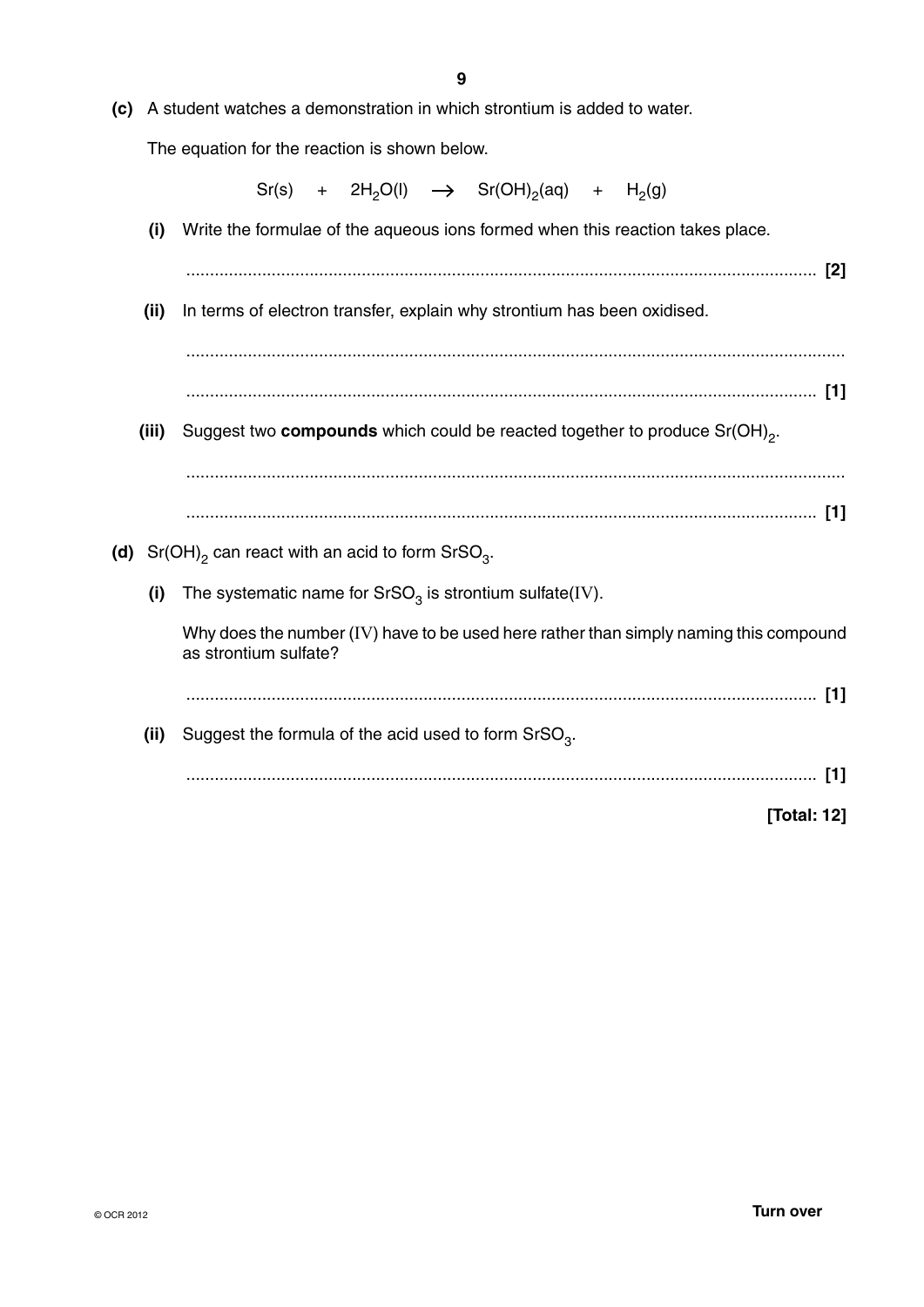- **4** Chlorine and its compounds have wide uses in chemistry.
	- **(a)** In drinking water, HC*l*O kills bacteria.
		- **(i)** Write an equation to show how HC*l*O can form in drinking water.

..................................................................................................................................... **[1]**

 **(ii)** Some scientists believe that chlorine compounds should **not** be present in drinking water.

Suggest **one** reason why scientists may be worried by the presence of these compounds.

 ........................................................................................................................................... ........................................................................................................................................... ..................................................................................................................................... **[1]**

 **(b)** Chlorine reacts directly with Group 2 elements to form chlorides that are very soluble in water.

Aqueous chloride ions can be detected by adding aqueous silver nitrate. The appearance of solid silver chloride, AgC*l*, confirms the presence of chloride ions.

 **(i)** State the type of reaction that has taken place.

..................................................................................................................................... **[1]**

- **(ii)** Write the ionic equation for this reaction. Include state symbols.
	- ..................................................................................................................................... **[1]**
- **(c)** A student is given a sample of an unknown Group 2 chloride.
	- The student dissolves 2.86 g of the chloride in water.
	- The student adds excess aqueous silver nitrate.
	- 8.604 g of solid silver chloride, AgC*l*, forms.
	- **(i)** Calculate the amount, in moles, of AgC*l* that forms.

The molar mass of AgC $l = 143.4$  g mol<sup>-1</sup>.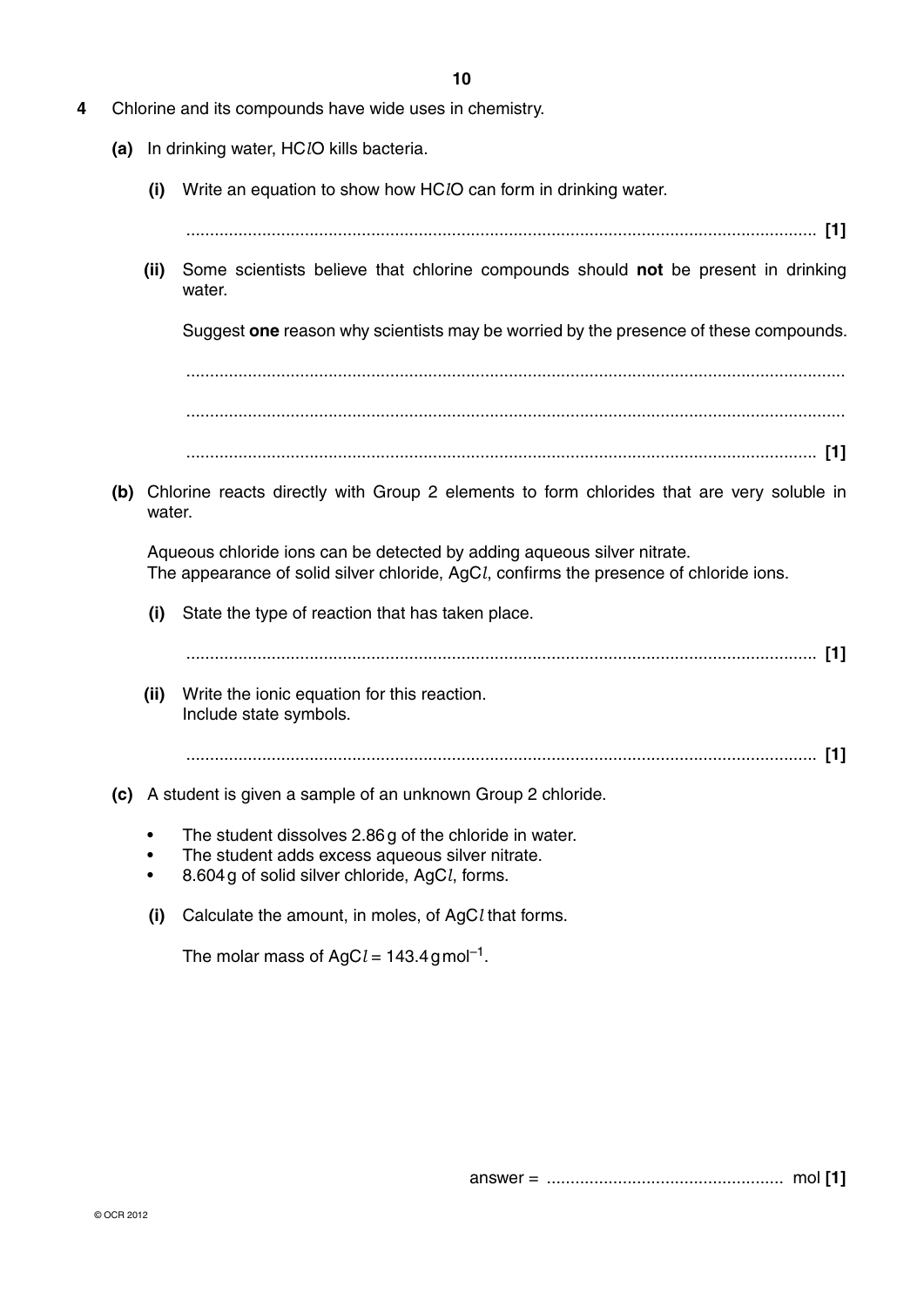**(ii)** Deduce the amount, in moles, of the Group 2 chloride that the student dissolves.

Hence deduce the relative atomic mass and the identity of the Group 2 metal. Give the relative atomic mass to **one** decimal place.

You **must** show your working.

| (d) |      | Ammonium chloride, $NH_{4}Cl$ , is a salt which has covalent bonding, dative covalent (coordinate)<br>bonding and ionic bonding. |
|-----|------|----------------------------------------------------------------------------------------------------------------------------------|
|     | (i)  | What is a <i>dative covalent (coordinate)</i> bond?                                                                              |
|     |      |                                                                                                                                  |
|     |      |                                                                                                                                  |
|     | (ii) | Give the formulae of the ions present in $NH4Cl$ .                                                                               |
|     |      |                                                                                                                                  |
|     |      | (iii) Draw a ' <i>dot-and-cross</i> ' diagram to show the bonding in $NH4Cl$ .<br>Show the outer electrons only.                 |

# **TURN OVER FOR QUESTION 4(e)**